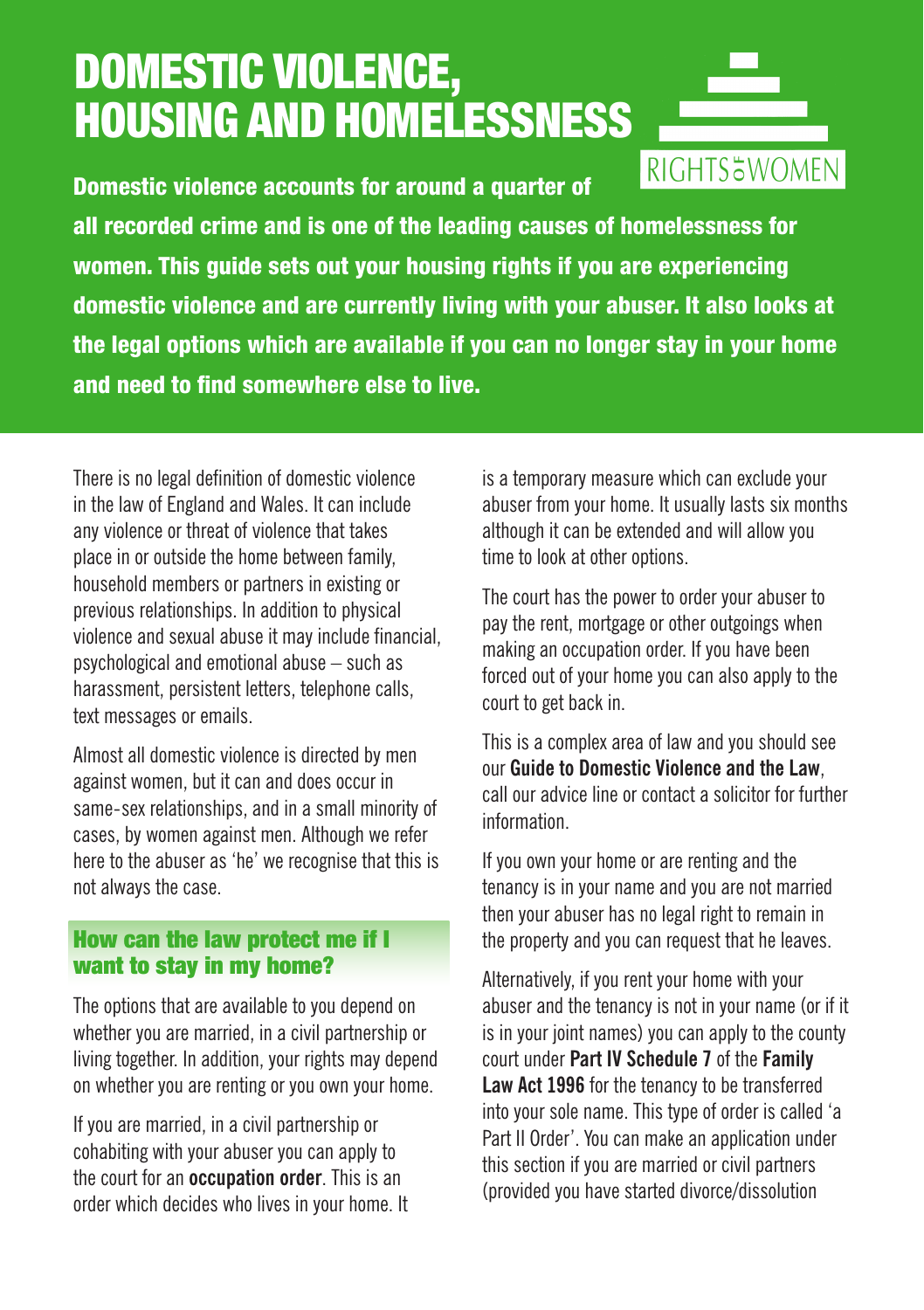proceedings), or if you are living together. The court can order the person to whom the tenancy is transferred to pay money in respect of rent to the other person.

If the tenancy is an assured shorthold tenancy you will not be entitled to make this application so you will need to check what sort of tenancy you have.

When deciding whether to make a transfer of tenancy the court must consider all the circumstances including:

- $\bullet$  the circumstances in which the tenancy was granted
- $\bullet$  the circumstances in which either of you became tenants
- $\bullet$  the housing needs and housing resources of you/any relevant child
- $\bullet$  your financial resources
- $\bullet$  the likely effect of any order on the health. safety and wellbeing of both of you and any relevant child
- $\bullet$  the conduct of both of you
- $\bullet$  your suitability as tenants

If you are cohabitants and only one of you has a right to live in the property, the court will also consider:

- $\bullet$  the nature of the relationship
- $\bullet$  the length of time you lived together
- $\bullet$  whether there are children
- $\bullet$  the length of time since you stopped living together

You can apply for this order whether you are renting privately or whether you are a local authority tenant.

If you want to remain in your home but you are concerned about the security, you should contact your local authority to see if they operate a **sanctuary scheme** in your area. The purpose of this scheme is to help prevent victims of domestic violence from having to leave their homes by providing them with additional security measures including a **safe room** in their home. This involves a room fitted with safety measures such as extra

locks, closed circuit television, security lights and a direct alarm through to the police. You will need to check with your local authority to see if they offer this service. This scheme will only be set up if you request it and if your abuser no longer lives in your home. If you are at high risk this may not provide sufficient protection for you.

#### Emergency transfer

In certain circumstances local authorities are able to do emergency transfers. You will normally require a statement from the police confirming that you are at risk and that you must be moved. Because local authority allocation schemes vary, you should contact your local authority housing officer about this option.

#### What are my rights if I leave my home because of domestic violence?

If you leave your home because staying there will lead to domestic violence and you do not wish to return, the local authority may have a duty to help you under **Part VII** of the **Housing Act 1996** (HA1996) and the **Homelessness Act 2002**.

The duties of the local authority vary depending on whether you meet certain criteria.

The criteria are that you:

- $\bullet$  are unintentionally homeless
- $\bullet$  are in priority need
- $\bullet$  are eligible
- $\bullet$  have a local connection

It may have a duty to provide you with accommodation or you may only be entitled to advice.

Under HA 1996 domestic violence is defined as 'violence from another person or threats from another person which are likely to be carried out'. This includes actual violence and threats of violence and includes violence inside or outside the home. There is no need for violence to have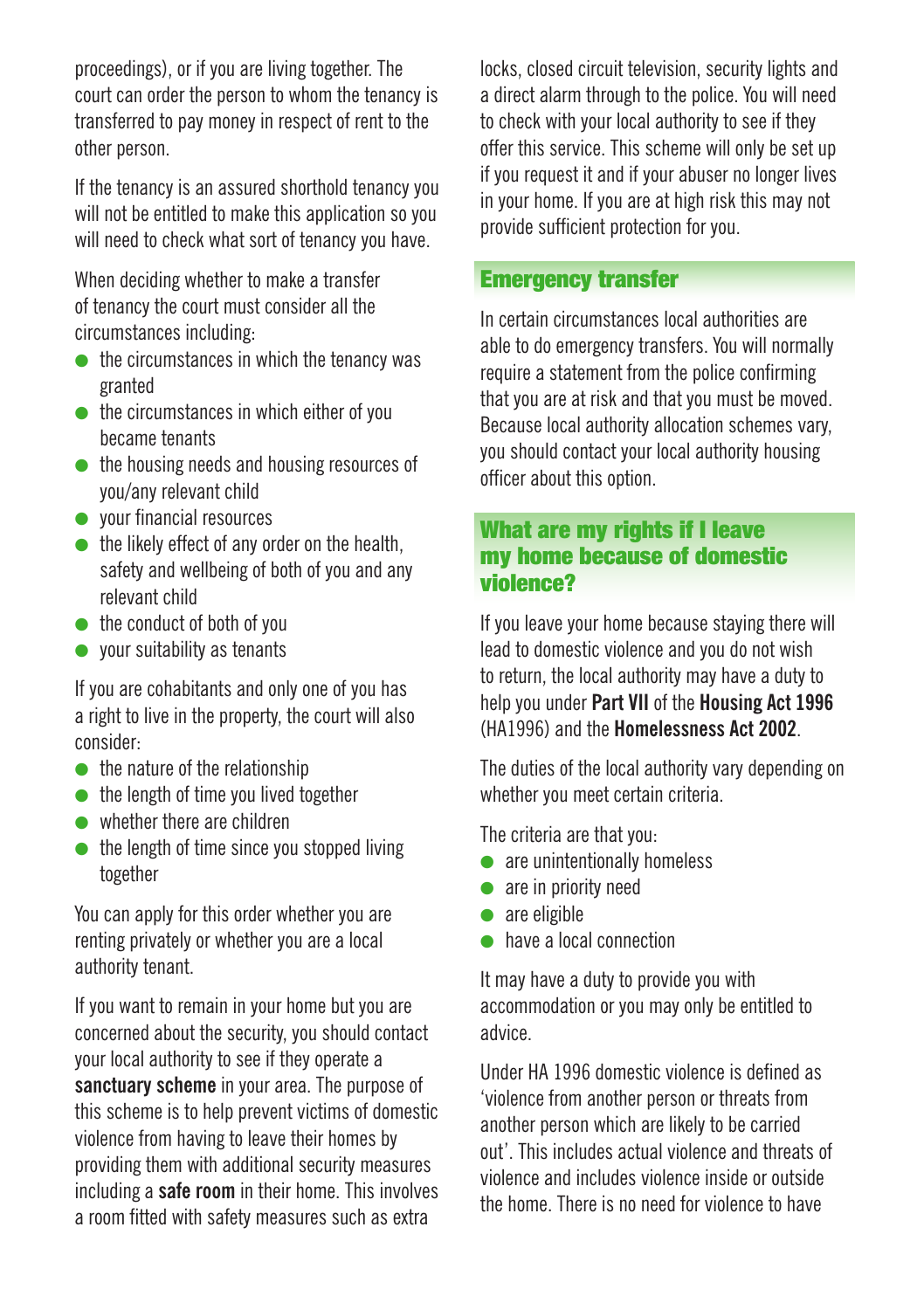already taken place. The **Homelessness Code of Guidance 2006** makes it clear that domestic violence is not just physical violence and specifically states that it should be understood to include threatening behaviour, violence or abuse (psychological, physical, sexual, financial or emotional). Local authorities must have regard to the Code of Guidance before making a decision and cannot require proof of domestic violence before they will act.

The local authority will have a duty to help you if you are homeless or if you are threatened with homelessness. Threatened with homelessness means that you are likely to become homeless within 28 days. You can still be considered homeless if you are living in a refuge or if you have a home but it is likely that you will experience violence or threats of violence if you return.

You will be considered **unintentionally homeless** if someone has used or threatened violence against you and you have been forced to leave your home because of domestic violence.

You will be considered **in priority need** if you:

- $\bullet$  are pregnant
- $\bullet$  have dependent children who live with you or might reasonably be expected to live with you
- l are vulnerable as a result of mental illness or disability
- $\bullet$  are homeless as a result of emergency: flood, fire or disaster

If you are not pregnant and you do not have dependent children, you will still be in priority need if the local authority finds that you are **vulnerable** as a result of having to leave your home because of violence or threats of violence. The local authority will decide whether your personal circumstances mean that being homeless will have a particularly serious effect on you.

If you are applying to a local authority in **Wales** you will be considered to be in priority need if you are fleeing domestic violence. This makes it much easier to qualify for housing assistance if you are not pregnant and do not have dependent children.

Unless you are pregnant or have dependent children the decision as to whether you are in priority need can be complicated. You may wish to seek legal advice from a solicitor.

In order to qualify for local authority help you must also be **eligible** for assistance. Unless you are subject to asylum or immigration restrictions it is very likely you will be eligible. The rules on eligibility are subject to change, so if you have any concerns about your immigration status you should get advice from an immigration solicitor before approaching your local authority.

If you are fleeing domestic violence you are entitled to apply to any local authority and the local authority will not be allowed to refer you back if there is a risk of violence to you if you return. It is not necessary to have a **local connection** in cases of domestic violence.

## Procedure

You should first contact your local homeless persons unit (HPU) or local authority housing office. The local authority will then have a duty to investigate your case.

If the local authority has reason to believe that you are homeless/threatened with homelessness, in priority need (for example, you are vulnerable from domestic violence) and eligible it **must** provide you with immediate temporary accommodation until they have completed their enquiries and notified you in writing of their decision. This may be bed and breakfast or hostel accommodation. If you have been experiencing domestic violence you should therefore tell the local authority at the earliest opportunity.

It is up to the local authority to investigate your case, it is not your responsibility to prove it. Although you do not need proof of violence, if you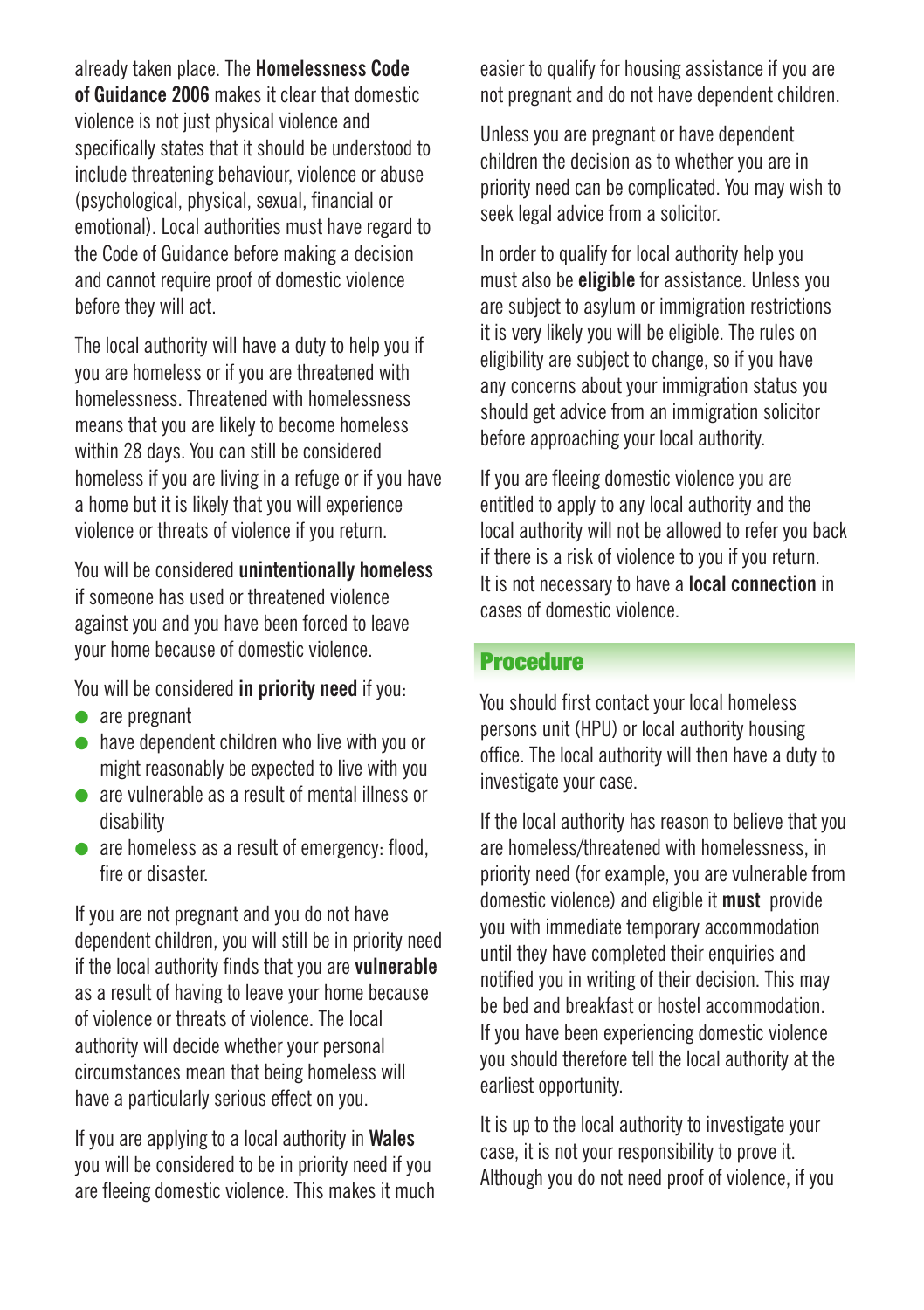have a police report concerning an incident of domestic violence you should give this to the local authority because it is good evidence which can assist you.

If the local authority is satisfied that you are eligible, in priority need and unintentionally homeless it has a duty to provide you and your family with secure and suitable accommodation. This is called the **main housing duty**. There is no time limit on this but it can end in certain circumstances. You should ask your local housing officer for further information.

If the local authority does not consider that you are in priority need but decides you are unintentionally homeless and eligible it must provide you with free advice and assistance. This should include a list of hostels and private accommodation in your area.

The **Homelessness Code of Guidance 2006**,

which local authorities must consider, says that they have a duty to notify you in writing within 33 days. At the same time it must also notify you of your right to request a review of the decision if you are not happy with it.

# Challenging the LA's decision

Once you have been notified in writing of a decision there are various ways you can challenge it.

You have a right to request a review by the local authority of many decisions including those of eligibility, priority need and whether you are intentionally homeless or not. The request for review must normally be made within 21 days. The 21 days starts on the day you receive the decision, not from the date it was sent. This can be important if you have left your home and are having problems getting your post.

A review request does not need to be in writing so a conversation with someone or a message left on an answering machine can be a legitimate request. This should only be relied on in an emergency, for example, if the deadline is about to expire. It is always useful to make a note of the name of the person that you speak to.

The request does not need to contain reasons why the decision is wrong, these can be provided at a later stage. You only need to state that you want to review the decision. This can be useful if you need time to find legal representation.

If the review fails you can apply to the county court within a further 21 days. However this can only be done where there is a "point of law" and you should seek urgent legal advice as the deadline is extremely strict. The council may decide to continue to house you while it reviews your case but it does not have to do so.

You may be able to challenge other decisions by judicial review. Strict time limits apply and you should seek urgent legal advice.

Alternatively, you may wish to contact the government ombudsman. This can be a slow process and you normally have to use the local authority complaints procedure first.

The law clearly states that there is **no obligation to get an injunction** (i.e. a non molestation order or an occupation order) before the local authority will help you. You should challenge your local authority if they refuse to help you for this reason.

# Can I reject the acommodation?

The home you are offered should be reasonable and suitable for your needs. This means it must be big enough for you and any children that live with you and that it should be free from a risk of violence.

What is considered reasonable may depend on whether the home you are offered is temporary or permanent. For example, it might be considered reasonable for a woman with one child to live in a one bedroom flat if it is only on a temporary basis.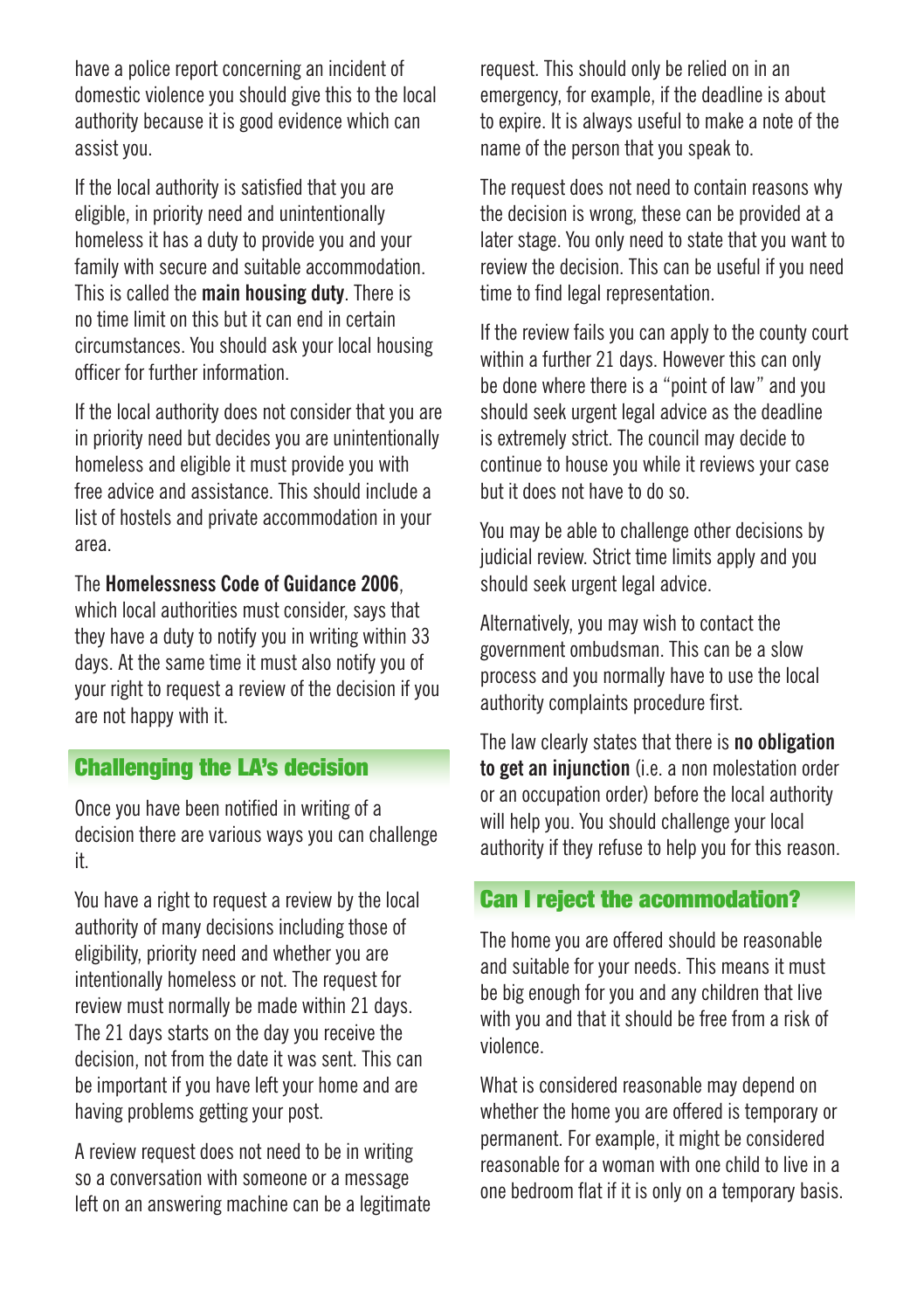You are entitled to view the property before being requested to say whether you accept or refuse it and before you sign the tenancy agreement.

If you do not think the accommodation is suitable, it is still advisable to accept the offer and request a review. This is because if you reject it the council may be entitled to refuse to find you alternative accommodation.

# Protection of your belongings

Under HA 1996 if you have been provided with temporary or permanent accommodation the local authority also has a duty to take reasonable steps to protect your personal belongings if they are in danger of being lost or damaged because you cannot look after them. For example, this could be if they are in your former home and your abuser is threatening to dispose of them.

# Transferring to another area

If you are at risk of domestic violence you can be transferred to another local authority. The local authority will first need to establish that you are eligible before transferring you.

## Housing Benefit

If you are fleeing domestic violence and you have to rent another property you may be entitled to housing benefit, even if you own the home you have left.

In some cases housing benefit can be paid on two homes for a limited period if the reason you are absent from your home is because of a fear of violence.

If you are intending to return you may be entitled to housing benefit for up to 52 weeks. If you are not intending to return housing benefit may only be payable for 4 weeks.

This is a complex area and the law frequently changes. You should check with your local Citizens Advice Bureau (see Other useful numbers) or your local benefits office.

# Evicting your abuser

If you were living in rented accommodation with your abuser and are now living elsewhere and are unlikely to return, it may be possible for your landlord to make an application to the county court to **evict your abuser** because of domestic violence. This will depend on the type of landlord and tenancy that you have. There is no obligation on the landlord to grant you a new tenancy once your abuser has been evicted, therefore the main effect is that this will punish your abuser rather than assist you directly. This is a complicated area of law and you should seek legal advice.

#### **Other options**

**Refuges** are available to women with or without children who are fleeing domestic violence. There are 400 in England. In addition to accommodation they will provide you with support and advice on benefits and housing.

You should also apply to go on the local authority's **housing register** in addition to any other application you make. Local authorities can only offer you permanent housing if you are on this register. This can avoid the situation where you are constantly being moved from one temporary home to another. Waiting lists can be long, so the sooner you apply the better. You do not need to wait for the outcome of the decision on homelessness before you do this.

**The law relating to domestic violence, housing rights and homelessness is complex and we have provided a very basic overview of terminology, law and court practice and procedure. We would strongly advise you to seek legal advice by either telephoning our legal advice line or contacting a solicitor.**